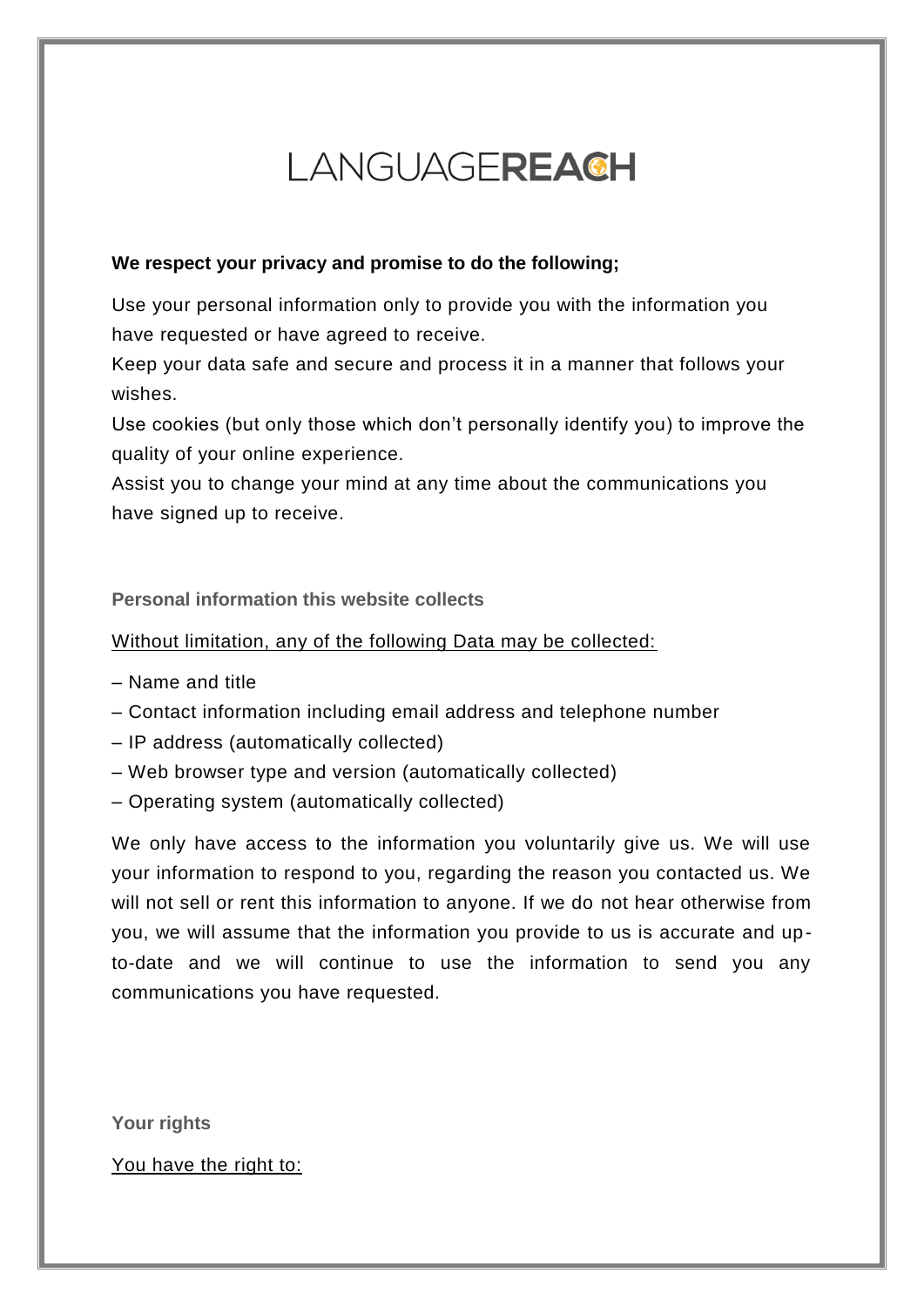– have access to the personal information we hold about you

– have rectified any incomplete, inaccurate out-of-date personal information that we hold about you

– have personal information we hold about you erased from our systems

– have the processing of your personal information restricted

– receive the personal information we hold about you transmitted to another party.

Please note that these rights may only apply in certain circumstances. If you contact us to exercise any of these rights we may ask you to verify your identity and to provide other details to help us to respond to your request. We will only use this information in order to verify your identity.

You have the right to access the personal information we hold about you at any time, subject to a fee. You also have the right to ask us to update or correct any incomplete, inaccurate or out-of-date personal information that we hold about you free of charge.

Before we are able to provide you with, or to correct, any personal information we hold about you, we may ask you to verify your identity and to provide other details to help us to respond to your request. We will only use this information in order to verify your identity.

*If you wish to exercise any of your rights please contact us.*

*If you believe that our processing of your personal information is contrary to applicable law please contact us.*

**Storage and security of your personal information**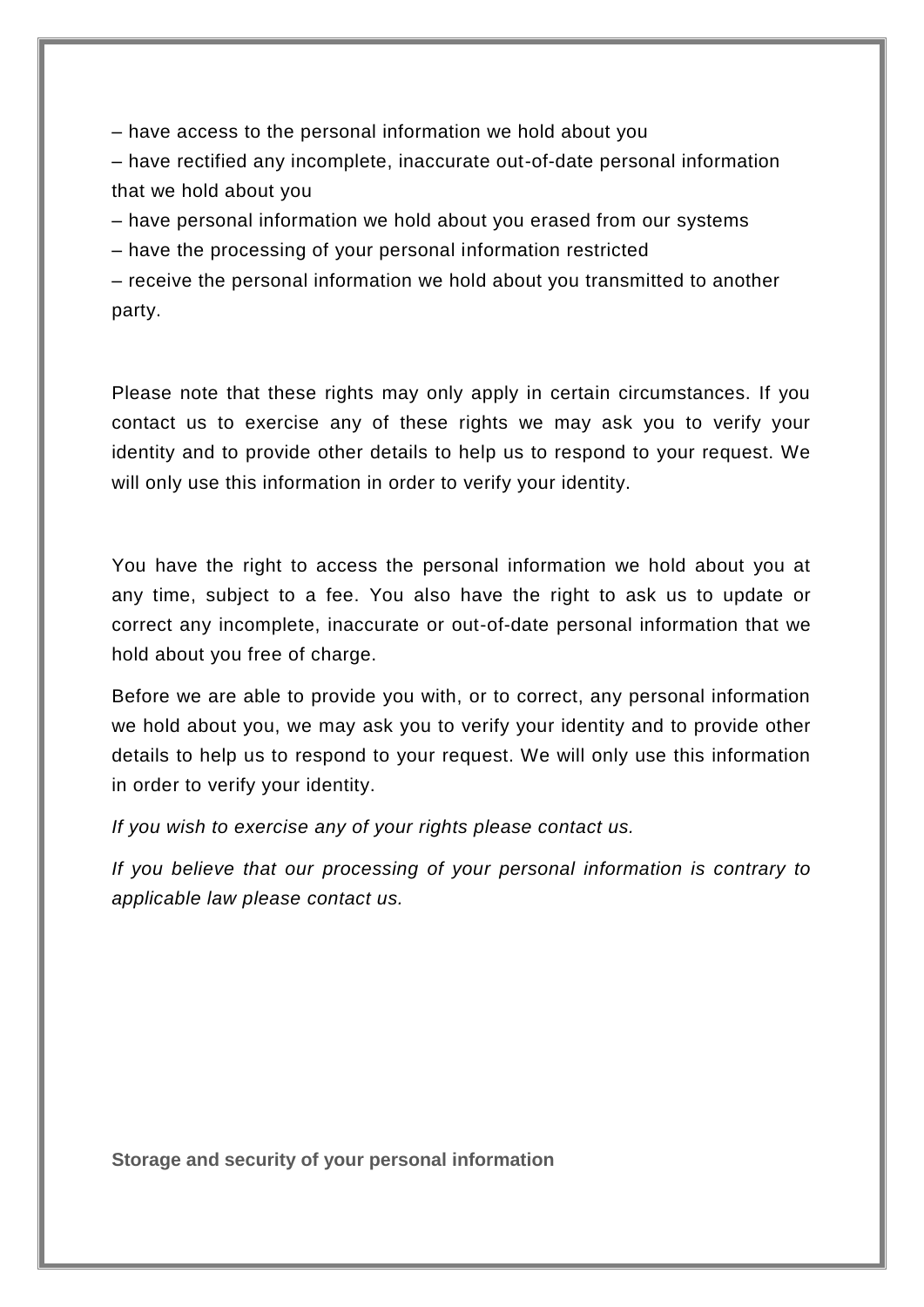### **Security**

We comply with the standard procedures and requirements as laid down by applicable law to ensure that your personal information is kept secure and we use Secure Server Technology to ensure that all of your personal information is protected to the highest standards.

The transmission of information via the internet is not completely secure. Any emails we send or receive may not be protected in transit. Although we will do our best to protect your personal information, we cannot guarantee the security of your information transmitted to our website; any transmission is at your own risk.

Any passwords that you use must be kept securely. Once we have received your information, we will use strict procedures and security features to try to prevent unauthorised access. We will also monitor any emails sent to us, including file attachments, for viruses or malicious software. Please be aware that you have a responsibility to ensure that any email you send is within the bounds of the law.

### Google Analytics

This site uses Google Analytics to track user interaction. We use this data to determine the number of people using our site, to better understand how they find and use our web pages and to see their journey through the website.

Google Analytics records data such as your geographical location, device, internet browser and operating system, none of this information personally identifies you. Google Analytics also records your computer's IP address which could be used to personally identify you but Google do not grant us access to this.

Disabling cookies on your internet browser will stop Google Analytics from tracking any part of your visit to pages within this website.

Read [Google's overview of privacy and safeguarding data](https://support.google.com/analytics/answer/6004245?hl=en)

Read Google Analytics use of cookies – [Google's developer guides](https://developers.google.com/analytics/devguides/collection/analyticsjs/cookie-usage)

Contact forms